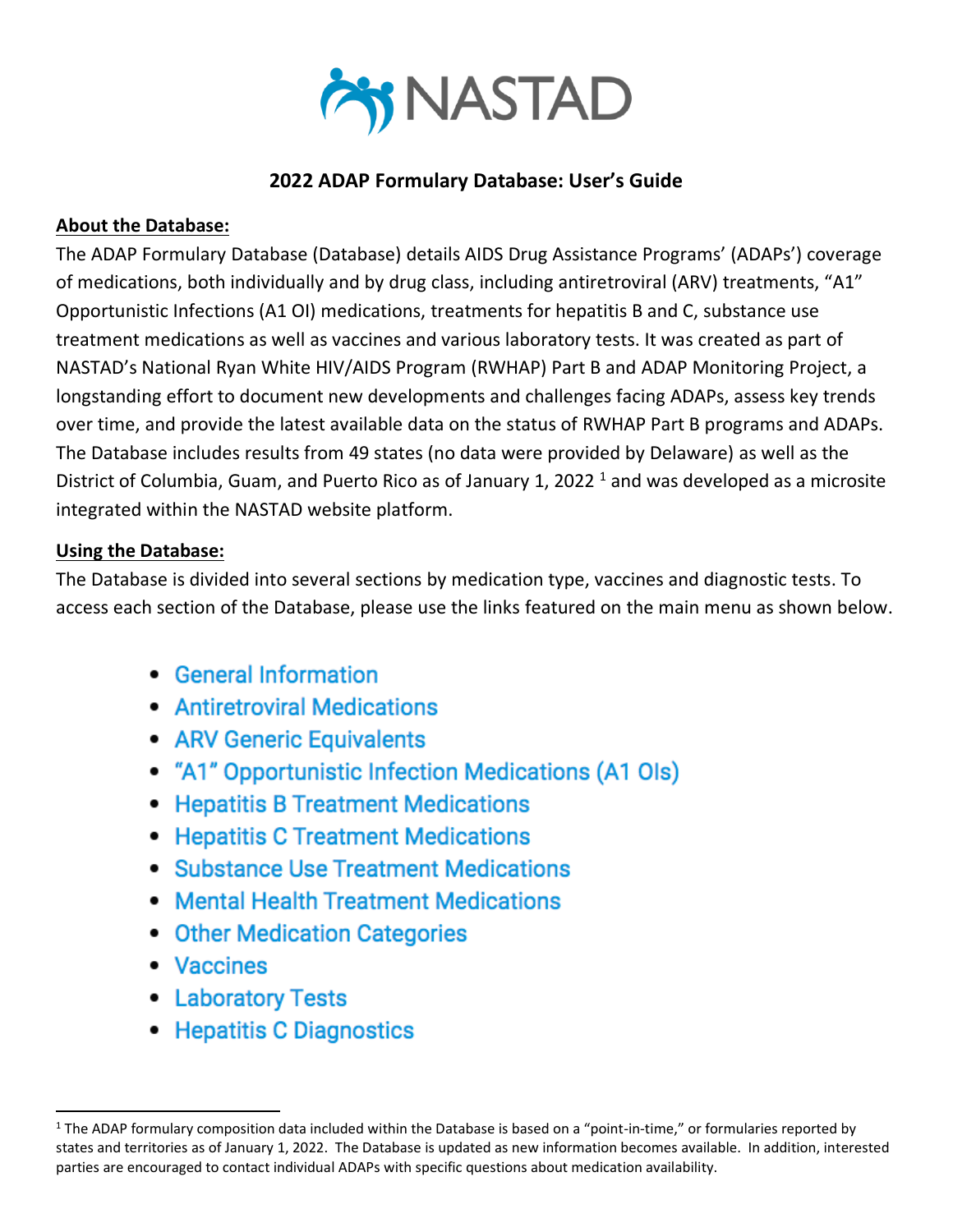**Step 1: Click on the link to the section you wish to view within the main page menu**. The page will refresh to display the Database section selected. For example, click on the link to "Antiretroviral Medications."

- General Information
- Antiretroviral Medications
	- ARV Generic Equivalents
	- "A1" Opportunistic Infection Medications (A1 Ols)

**Each column header corresponds to a specific data point with all results listed underneath**. *Note:* every section of the Database **automatically shows** the results for each column header for **all** states or territories. To view additional results, click anywhere within the table and use arrow keys to scroll left-to-right and up-and-down. Use tap-and-drag to scroll on touch screens.

| <b>TABLE</b>                                                                           |            |                                                                              |                                         |                                     |                                          |  |
|----------------------------------------------------------------------------------------|------------|------------------------------------------------------------------------------|-----------------------------------------|-------------------------------------|------------------------------------------|--|
| <b>Antiretroviral Medications</b>                                                      |            |                                                                              |                                         |                                     |                                          |  |
| <b>Drug/Option:</b><br>State/Territory:<br>All<br>All<br>▼<br>$\overline{\phantom{a}}$ |            |                                                                              |                                         |                                     |                                          |  |
| <b>STATE</b>                                                                           |            | ABACAVIR/ZIDOVUDINE/LAMIVUDI<br>ABACAVIR SULFATE, ABC (ZIAGEN) NE (TRIZIVIR) | <b>ABACAVIR/LAMIVUDINE</b><br>(EPZICOM) | <b>ATAZANAVIR SULFATE (REYATAZ)</b> | <b>BICTEGRAVII</b><br><b>OFOVIR ALAI</b> |  |
| Alabama                                                                                | <b>NR</b>  | <b>NR</b>                                                                    | <b>NR</b>                               | <b>NR</b>                           | <b>NR</b>                                |  |
| Alaska                                                                                 | <b>YES</b> | <b>YES</b>                                                                   | <b>YES</b>                              | <b>YES</b>                          | <b>YES</b>                               |  |
| <b>Arizona</b>                                                                         |            |                                                                              |                                         |                                     |                                          |  |
|                                                                                        | <b>YES</b> | <b>YES</b>                                                                   | <b>YES</b>                              | <b>YES</b>                          | <b>YES</b>                               |  |
| <b>Arkansas</b>                                                                        | <b>YES</b> | <b>YES</b>                                                                   | <b>YES</b>                              | <b>YES</b>                          | <b>YES</b>                               |  |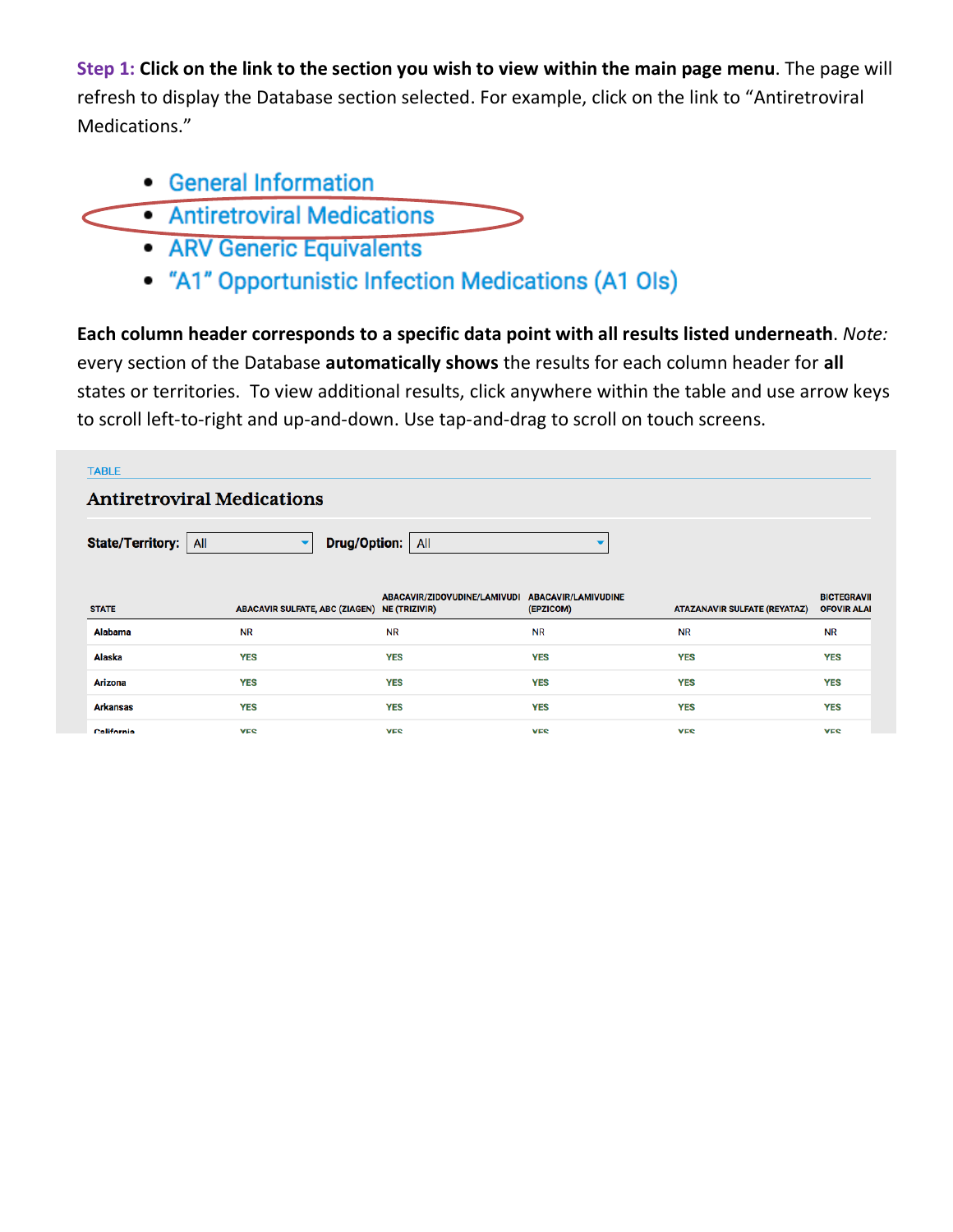**Step 2:** The Database's "Filter" function allows you to search and/or display select responses within each section of the Database. A filter can be applied based on the column headers. **To apply a filter by state or territory**, click on the "State/Territory" menu on the top left-hand corner.



Click on the state or territory for which you would like to filter to view.

| State/Territory: / All |                 |     |  |  |
|------------------------|-----------------|-----|--|--|
|                        | Alabama         |     |  |  |
|                        | Alaska          |     |  |  |
|                        | Arizona         |     |  |  |
| <b>STATE</b>           | <b>Arkansas</b> | . А |  |  |
| <b>Alabama</b>         | California      |     |  |  |
|                        | Colorado        |     |  |  |
| Alaska                 | Connecticut     |     |  |  |

The window will reload to only show the results of the state or territory you have selected. **To undo the filter**, click on the "State/Territory" menu and select "All." You may also click the reload/refresh button on your web browser.

**Step 3: To apply a filter by drug or option** (i.e., the columns to the right of "State or territory," click on the "Drug/Option" menu on the top left-hand corner.



Select the drug or option you wish to filter by from the drop-down menu that appears below. For example, select "bictegravir/emtricitabine/tenofovir alafenamide (Biktarvy)"